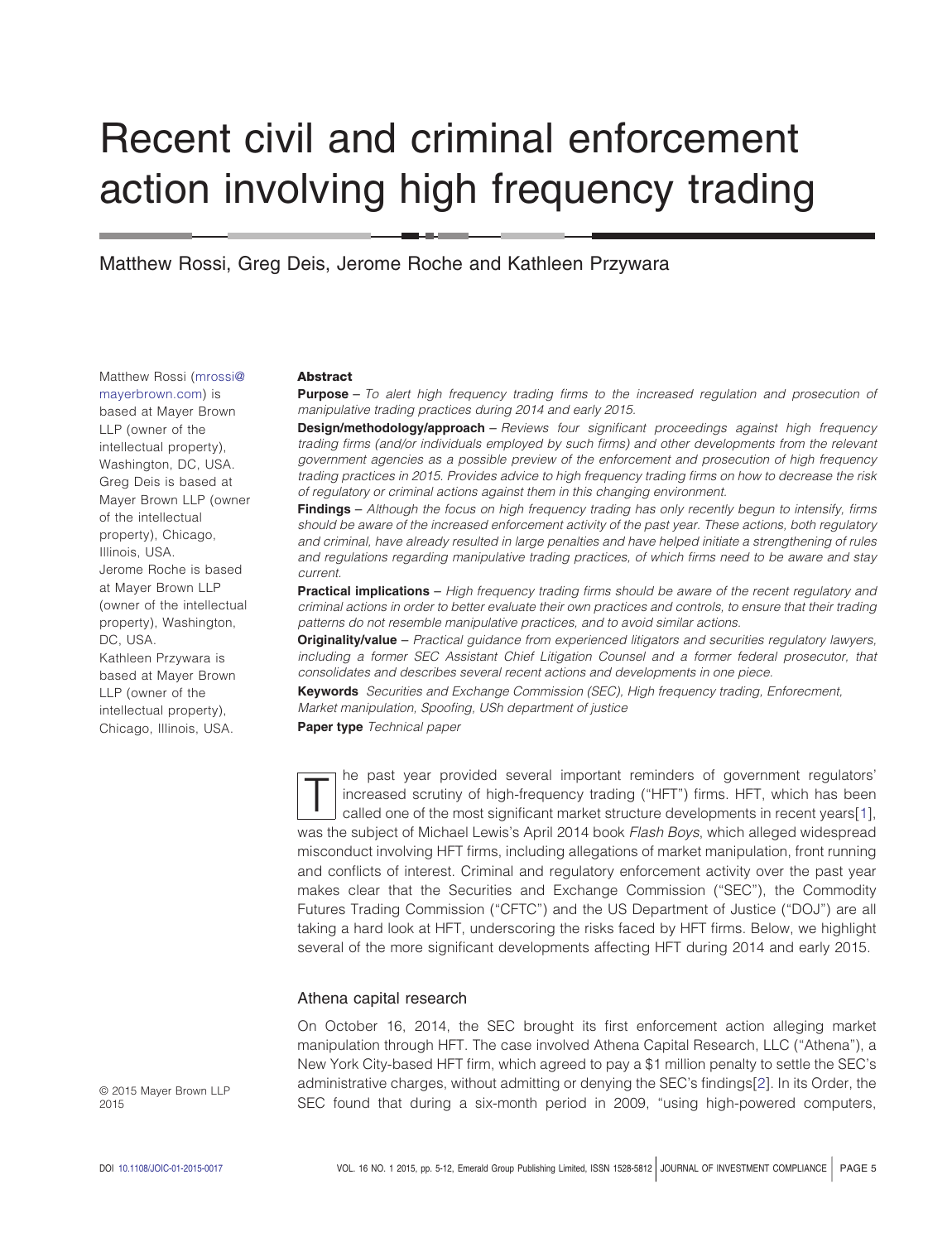complex algorithms, and rapid-fire trades, Athena manipulated the closing prices of tens of thousands of [NASDAQ] stocks during the final seconds of almost every trading day"[\[3\]](#page-5-2).

According to the SEC's Order, Athena created a computer program – referred to internally as "Gravy" – to engage in a practice known as "marking the close," which involved placing a large volume of last-second trades that allowed Athena to take the market's available liquidity and "artificially push the market price – and therefore the closing price – in Athena's favor"[\[4\]](#page-5-3). The SEC determined that by engaging in this practice, Athena comprised over 70 per cent of the NASDAQ trading volume in the targeted stocks during the seconds before the market close. The SEC further found that Athena focused its manipulative practices on trading in order imbalances. As explained in the SEC's Order, "[i]mbalances for the close of trading occur when there are insufficient on-close orders to match buy and sell orders, i.e. when there are more on-close orders to buy shares than to sell shares (or vice versa), for any given stock"[\[5\]](#page-6-0).

Near the end of each trading day, NASDAQ runs a closing auction to fill all on-close orders at a price targeted to the price of the stock in the continuous market. As part of this auction process, NASDAQ releases alerts – called Net Order Imbalance Indicators ("Imbalance Messages") – to solicit offers to fill all on-close orders at the best price, which are sent 10 minutes before the end of the trading day. Upon the release of the first Imbalance Message, Athena placed orders to fill imbalances in a security (which would execute only in the event of an imbalance), and then traded shares on the continuous market on the opposite side of its order, using algorithms known as "accumulators."

In its findings, the SEC relied on internal emails to conclude that Athena was well aware of the pricing impact of its strategies. For example, the SEC cited one instance in which an Athena manager – after observing that Gravy had accumulated only approximately 25 per cent of its target accumulation, which therefore had no price impact on the stock – e-mailed another Athena manager and Athena's Chief Technology Officer, stating "make sure we always do our gravy with enough size." The SEC further found that Athena balanced its orders so they were large enough to move the stock price but not so large that they attracted regulatory scrutiny or resulted in unacceptable trading risks. The SEC also noted that Athena continued to engage in its marking-the-close strategy even after receiving a NASDAQ automated Regulatory Alert – titled "Scrutiny on Expiration and Rebalance Days" – that stated that "Suspicious orders or quotes that are potentially intended to manipulate the opening or closing price will be reported immediately to FINRA"[\[6\]](#page-6-1). Athena's Chief Technology Officer forwarded the alert to two Athena managers, stating: "Let's make sure we don't kill the golden goose."

## Visionary trading

The Athena case followed an earlier SEC action targeting "spoofing." Spoofing creates the illusion of market forces in order to induce other traders to act. More particularly, spoofing involves the use of non-bona fide orders, or orders that a trader does not intend to have executed, to induce others to buy or sell a security or commodity at a price not representative of actual supply and demand. In April 2014, the SEC charged Joseph Dondero, co-owner of a New Jersey based-brokerage firm called Visionary Trading LLC ("Visionary"), with "spoofing" (also referred to by the SEC as "layering"), alleging that the practice violated Sections 9(a)(2) and 10(b) of the Securities Exchange Act of 1934 and Rule 10b-5[\[7\]](#page-6-2). According to the charges, Dondero repeatedly placed orders – with no intention of having them executed – to trick others into buying or selling a stock at an artificial price driven by the orders that the trader later canceled. The SEC charged that, by placing and then canceling layers of orders, Dondero created fluctuations in the national best bid or offer of a stock, increased order book depth, and used the non-bona fide orders to send false signals to other market participants who misinterpreted the layering as true demand for the stock. In settling the SEC's charges, which also included additional violations against Visionary and other respondents, Dondero agreed to a bar from the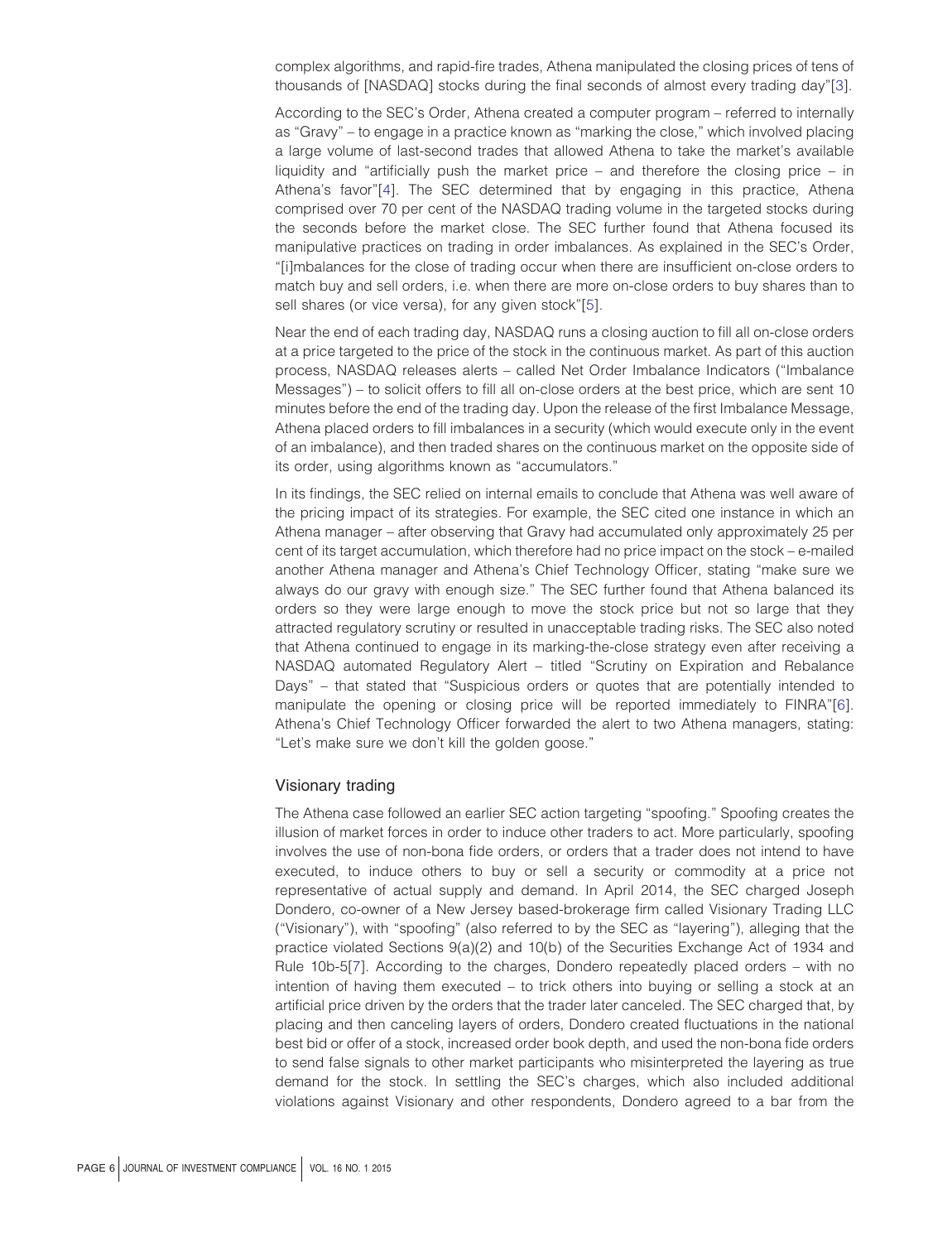securities industry, and to pay disgorgement of approximately \$1.1 million and a penalty of \$785,000[\[8\]](#page-6-3). Although Visionary was not a HFT firm, the SEC's action is a warning to HFT firms and their employees engaged in strategies similar to spoofing or other forms of market manipulation. In fact, shortly after the SEC announced its enforcement action against Dondero, Andrew Ceresney, Director of the SEC's Division of Enforcement, stated in a speech to industry members that "the Enforcement Division has a number of ongoing investigations into HFT and automated trading to ferret out possible abuses such as market manipulation, spoofing, and related issues"[\[9\]](#page-6-4).

# SEC public statements

In addition to these enforcement actions, the SEC's public statements make clear the increased regulatory risks facing HFT firms. To be clear, the SEC has publicly stated that it does not view HFT practices generally as inherently improper. Indeed, in December 2014, the SEC published two papers, co-authored by an SEC economist, which highlight some of the benefits of HFT, including increased market liquidity and more efficient pricing for securities[\[10\]](#page-6-5).

At the same time, the SEC has made clear that specific HFT strategies that resemble traditional forms of market manipulation or that cause market disruption may be subject to vigorous enforcement action and increased regulation. In announcing the *Athena* settlement, Director Ceresney stated that "[t]raders today can certainly use complex algorithms and take advantage of cutting-edge technology, but what happened here was fraud [. . .]. This action should send a clear message that the Commission and its Division of Enforcement have the expertise to investigate and charge even the most sophisticated fraudulent algorithmic trading strategies"[\[11\]](#page-6-6). SEC Chair Mary Jo White echoed these remarks, stating: "When high frequency traders cross the line and engage in fraud we will pursue them as we do with anyone who manipulates the markets"[\[12\]](#page-6-7).

In a June 2014 speech, White announced that she had directed her staff to develop a recommendation for an anti-disruptive trading rule focused on HFT practices. Although White acknowledged that "the SEC should not roll back the technology clock or prohibit algorithmic trading," she stressed that the SEC was "assessing the extent to which specific elements of the computer-driven trading environment may be working against investors rather than for them"[\[13\]](#page-6-8). And, on a conference call with reporters regarding the Athena case, Director Ceresney reiterated that the SEC has "a number of other investigations" into computer-driven trading firms for manipulative activity[\[14\]](#page-6-9).

# Panther energy trading

Raising the stakes for HFT firms, in October 2014, a recent federal criminal indictment in Chicago marked the first time prosecutors brought criminal charges under the anti-spoofing provisions of the Commodity Exchange Act ("CEA"), which was enacted as part of the 2010 Dodd-Frank Wall Street Reform and Consumer Protection Act ("Dodd Frank")[\[15\]](#page-6-10).

On October 1, 2014, Michael Coscia, the New Jersey-based owner of Panther Energy Trading LLC, was charged with six counts of spoofing and six counts of commodities fraud[\[16\]](#page-6-11). Although the CEA has long prohibited commodities fraud, the government is prosecuting Coscia under relatively new statutory provisions. In 2009, Congress passed the Fraud Enforcement and Recovery Act, which expanded the fraud prohibition of 18 USC. §1,348 to include commodities futures and options. In addition, Congress criminalized spoofing of the commodities markets with the passage of the Dodd-Frank Act in 2010. The statute defines spoofing as making a bid or offer "with the intent to cancel the bid or offer before execution"[\[17\]](#page-6-12).

According to the indictment, Coscia's scheme involved HFT computer programs that looked for market conditions such as price stability, low volume at the best prices, and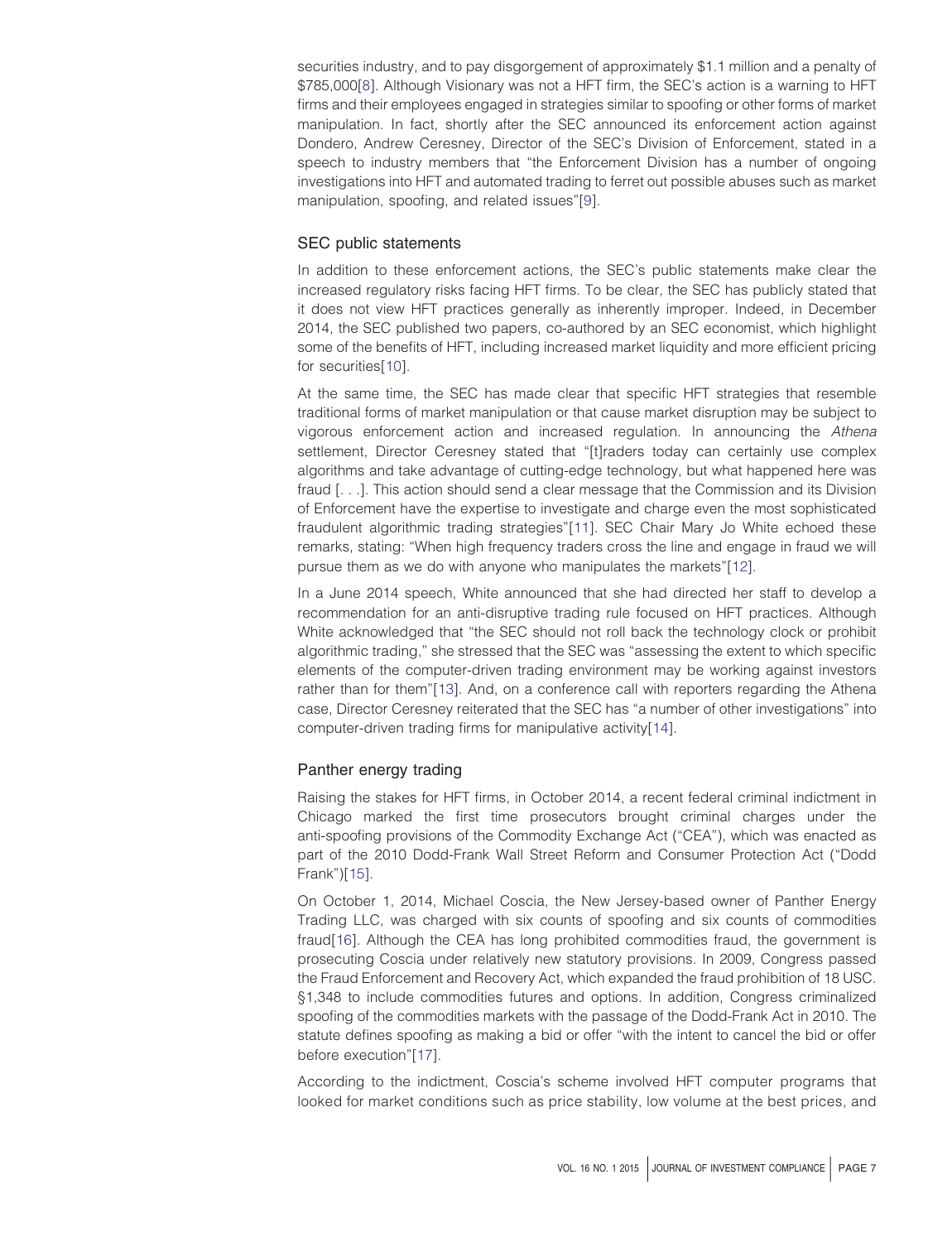a narrow bid-ask spread because Coscia's fraudulent trading strategy worked best under these conditions. Coscia's HFT strategy involved entering large-volume orders that he intended to immediately cancel before they could be filled, which created a false impression regarding the number of contracts available in the market, and fraudulently induced other traders to react to this deceptive market information. According to the indictment, the strategy moved the market in a direction favorable to Coscia, enabling him to purchase contracts at prices lower than, or sell contracts at prices higher than, the prices available in the market before he entered and canceled his large-volume orders. Coscia then repeated this strategy in the opposite direction to immediately obtain a profit by buying futures contracts at a lower price than he paid for them, or by selling contracts at a higher price than he paid for them.

The indictment further alleges that the trading programs sometimes placed a "ping order" of one contract to test the market and ensure that conditions would allow his strategy to work well[\[18\]](#page-6-13). According to the charges, the programs were also designed to place several layers of "quote orders" on the other side of the market from his trade orders – either to buy contracts at a price higher than the prevailing offer, or to sell contracts at a price lower than the prevailing bid – to create the illusion of market interest[\[19\]](#page-6-14). The quote orders would typically be the largest orders in the market within three ticks (the minimum price increment at which a futures contract could trade) of the best bid or offer price, usually doubling or tripling the total quantity of contracts within the best bid or offer price. The indictment further alleges that Coscia designed his programs to cancel the quote orders within a fraction of a second automatically, without regard to market conditions, even if the market moved in a direction favorable to the quote orders[\[20\]](#page-6-15). In announcing the indictment, US Attorney Zachary Fardon stated: "Traders and investors deserve a level playing field, and when the field is tilted by market manipulators, regardless of their speed or sophistication, we will prosecute criminal violations to help ensure fairness and restore market integrity"[\[21\]](#page-6-16).

The criminal case followed a 2013 CFTC civil enforcement action, in which the CFTC settled claims against Coscia and Panther, resulting in a \$1.4 million penalty, disgorgement of \$1.4 million in trading profits and a one-year ban from trading on any CFTC-registered entity[\[22\]](#page-6-17). In announcing the settlement, David Meister, CFTC's enforcement director at the time, stated: "While forms of algorithmic trading are of course lawful, using a computer program that is written to spoof the market is illegal and will not be tolerated. We will use the Dodd Frank anti-disruptive practices provision against schemes like this one to protect market participants and promote market integrity, particularly in the growing world of electronic trading platforms"[\[23\]](#page-6-18).

Coscia and Panther also faced enforcement actions from the United Kingdom's Financial Conduct Authority and the CME Group. The Financial Conduct Authority imposed a \$900,000 penalty against Coscia relating to his manipulative trading activities on the ICE Futures Europe exchange[\[24\]](#page-7-0). The CME Group imposed a fine of \$800,000 and ordered disgorgement of approximately \$1.3 million against Coscia and Panther, along with a six-month trading ban[\[25\]](#page-7-1).

## Aleksandr milrud

More criminal charges over deceptive trade practices were brought in early 2015. On January 13, 2015, Aleksandr Milrud, a Canadian who targeted US markets with a manipulation scheme, was charged with conspiracy to commit securities fraud and wire fraud[\[26\]](#page-7-2). Similar to *Visionary Trading*, *supra*, the criminal complaint alleges that Milrud engineered a sophisticated spoofing[\[27\]](#page-7-3) scheme that included using an illicit high-speed trading strategy to execute manipulative trades[\[28\]](#page-7-4). According to the complaint, Milrud also recruited and managed online traders in China, Korea, and possibly elsewhere to participate in his scheme. The complaint further alleges that Milrud worked with a software gaming company to develop "hot keys" that allowed his associates to quickly place and cancel multiple orders with only a few key strokes[\[29\]](#page-7-5). When discussing his strategy with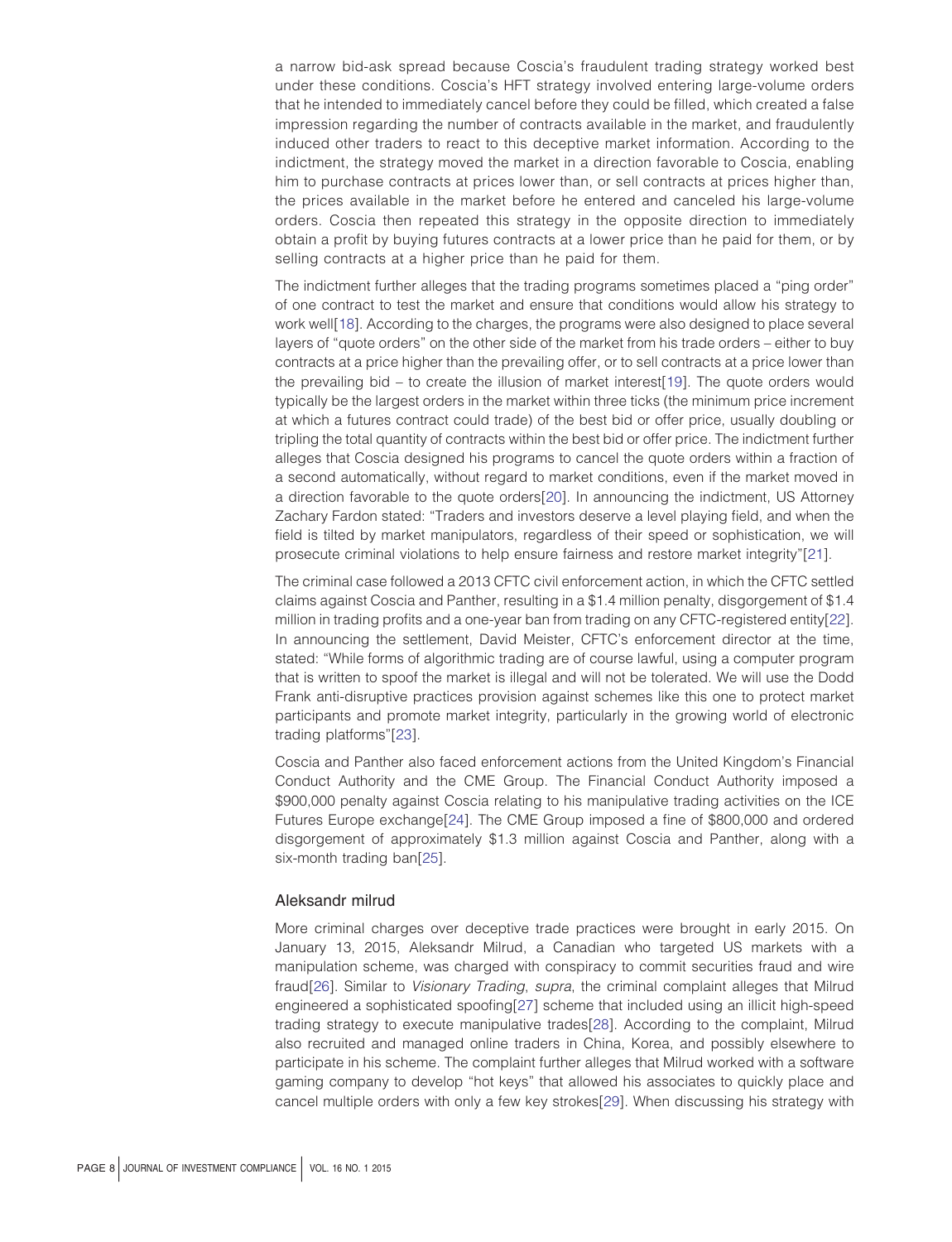the owner of a registered foreign broker-dealer who turned out to be a cooperating witness for the government, Milrud explained that other market participants "see the volume, and the see the orders, they are starting to come in [. . .] and basically we trade against [them]. We get them sucked into the stock"[\[30\]](#page-7-6). Through this scheme, which primarily utilized stocks that were heavily traded and had high volume and liquidity to facilitate the fast-paced spoofing activity, Milrud allegedly was able to generate millions of dollars in illicit profits[\[31\]](#page-7-7).

According to the government, Milrud attempted to conceal his spoofing scheme in several ways. He purportedly tried to open brokerage accounts at foreign firms because he believed those firms were subject to less regulatory scrutiny. The complaint also alleges that Milrud explained to a potential broker that his traders kept two accounts: the traders placed the non-bona-fide orders, or the "dirty work," in one account; they executed the bona fide trades – those for which the price had been affected by the "dirty work" – in the second account. Milrud allegedly took substantial precautions to conceal connections among these accounts, such as requiring that they be held with different clearing firms, and that traders accessing the accounts use different user names and separate computers with different IP addresses[\[32\]](#page-7-8).

In addition to the criminal complaint filed by DOJ, the SEC simultaneously filed a civil enforcement action against Milrud for multiple violations of the securities laws seeking disgorgement, civil penalties, and to enjoin him from further trading activities[\[33\]](#page-7-9).

## Guidance from the CFTC and exchanges

The CFTC has provided additional guidance concerning HFT and prohibited market manipulation strategies. In 2013, the CFTC issued interpretive guidance regarding its implementation of the Dodd Frank provisions focused on disruptive trading activities, including spoofing. The CFTC stated: "When distinguishing between legitimate trading (such as trading involving partial executions) and 'spoofing,' the Commission intends to evaluate the market context, the person's pattern of trading activity (including fill characteristics), and other relevant facts and circumstances," although the CFTC made clear that it "does not interpret [a spoofing] violation as requiring a pattern of activity [. . .] [and] even a single instance of trading activity can violate [the spoofing provision], provided that the activity is conducted with the prohibited intent." The CFTC went on to provide four, non-exclusive examples of spoofing, including: (a) submitting or cancelling bids or offers to overload the quotation system of a registered entity, (b) submitting or cancelling bids or offers to delay another person's execution of trades, (c) submitting or cancelling multiple bids or offers to create an appearance of false market depth, and (d) submitting or canceling bids or offers with intent to create artificial price[\[34\]](#page-7-10). In September 2013, the CFTC issued "Concept Release on Risk Controls and Safeguards for Automated Trading Environments," which discusses the development of, and the risks and issues related to, automated trading, including HFT[\[35\]](#page-7-11). The Concept Release discusses numerous potential safeguards to guard against the risks of HFT, including post-trade reports and other post-trade measures and potential internal controls/system safeguards. Although the CFTC has not yet adopted rules or regulations relating to the issues identified in the Concept Release, this again underscores the intense spotlight that has been placed on HFT practices generally, and manipulative trading practices involving HFT more specifically.

Exchanges are also strengthening their rules prohibiting manipulative trading practices. On December 29, 2014, the Intercontinental Exchange, Inc. ("ICE") amended its trade practice violations rule, Rule 4.02, to more directly prohibit spoofing. ICE announced that the amendments were intended to consolidate rules prohibiting disruptive trading and provide additional clarification as to the types of practices that are prohibited[\[36\]](#page-7-12). The amended rule now specifically prohibits "knowingly entering any bid or offer for the purpose of making a market price which does not reflect the true state of the market, or knowingly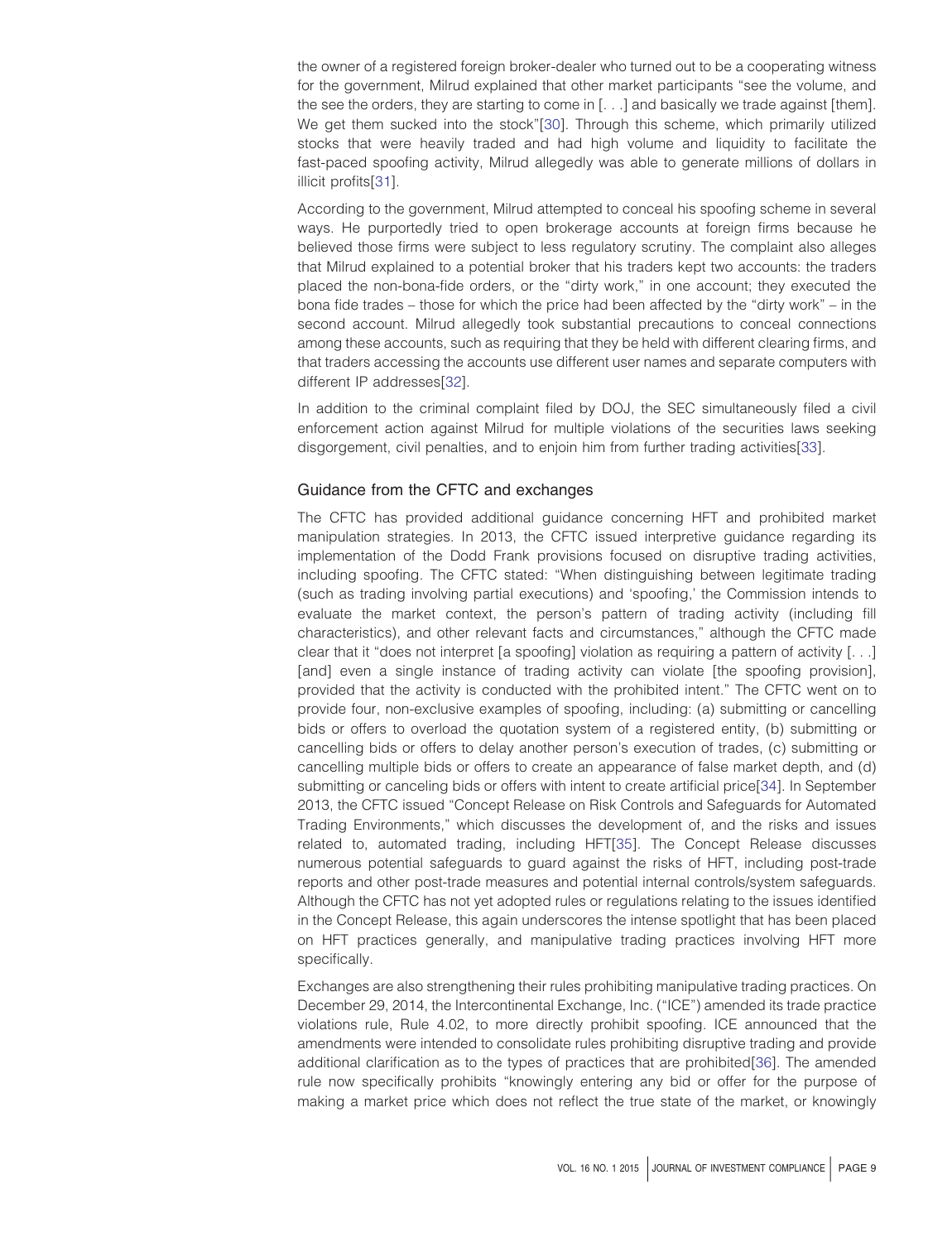entering, or causing to be entered, bids or offers other than in good faith for the purpose of executing *bona fide* transactions"[\[37\]](#page-7-13). ICE also issued FAQs regarding disruptive trading practices to provide market participants with guidance on how the exchange will interpret the new rule[\[38\]](#page-7-14). Similarly, on August 29, 2014, The CME Group announced that it was adopting a new Rule 575 prohibiting disruptive trading practices and codifying prohibitions on particular types of disruptive order entry and trading practices, including spoofing[\[39\]](#page-7-15). The new Rule 575 became effective on September 15, 2014[\[40\]](#page-7-16).

## Other developments underscore concerns beyond market manipulation

Other activity during 2014 highlights additional risks for HFT firms, beyond enforcement actions directed at market manipulation. For example, on April 4, 2014, Attorney General Eric Holder testified before a House Appropriations subcommittee on several topics, including HFT. Holder noted the recent elevated concerns about HFT, and confirmed that the DOJ was investigating whether some HFT practices violate insider trading laws[\[41\]](#page-7-17).

In March 2014, New York Attorney General Eric Schneiderman announced his office's probe into HFT practices, which Schneiderman has publicly referred to as "Insider Trading 2.0"[\[42\]](#page-7-18). According to Schneiderman, "there is some activity that probably does violate existing laws and there is some activity that doesn't fall within the traditional categories of insider trading that probably should be made illegal. The laws and regulations have to be updated [. . .]"[\[43\]](#page-7-19). As part of his investigation, Schneiderman subpoenaed a number of New York- and Chicago-based HFT firms in April of this year. According to press reports, the subpoenas requested details about whether HFT firms have secret arrangements with stock exchanges or other trading venues, such as dark pools, that provide the opportunity to front-run other investors[\[44\]](#page-7-20).

## Implications for HFT firms

In this environment, it is critically important for HFT firms to develop compliance programs and safeguards to guard against manipulative trading practices and the risk of regulatory or criminal actions. As with all effective compliance programs, HFT firms should conduct and document periodic training. Periodic audits are also essential – HFT firms should actively monitor their traders, algorithms and trading systems. This monitoring should include procedures and controls to detect and prevent potential trading abuses – including non-fraudulent malfunctions that could be viewed as manipulation. Because intent may be difficult to disprove, HFT firms should make sure that their trading patterns do not resemble manipulative practices and, ideally, they should document the non-manipulative rationale(s) for the trading pattern or practice. Risk assessments should also analyze the agreements HFT firms have with particular exchanges or dark pools. HFT firms should also look to outside counsel with experience in these areas to assist in navigating this rough terrain and to help them respond in the event of a regulatory inquiry, or potential private litigation.

## <span id="page-5-0"></span>Notes

- 1. "SEC Concept Release on Equity Market Structure: Securities and Exchange Commission," US Sec. & Exc. Comm'n, January 14, 2010, available at: [www.sec.gov/rules/concept/2010/34-61358.](http://www.sec.gov/rules/concept/2010/34-61358.pdf) [pdf](http://www.sec.gov/rules/concept/2010/34-61358.pdf)
- <span id="page-5-1"></span>2. Order Instituting Administrative and Cease-and-Desist Proceedings Pursuant to Section 21C of the Securities Exchange Act of 1934 and Section 203(e) of the Investment Advisors Act of 1940, Making Findings, and Imposing Remedial Sanctions and Cease-and-Desist Order, *In the Matter of Athena Capital Research, LLC*, No. 3-16199 (SEC October 16, 2014), available at: [www.sec.gov/](http://www.sec.gov/litigation/admin/2014/34-73369.pdf) [litigation/admin/2014/34-73369.pdf](http://www.sec.gov/litigation/admin/2014/34-73369.pdf)
- <span id="page-5-2"></span>3. *Id.* at 2.
- <span id="page-5-3"></span>4. *Id.* at 7.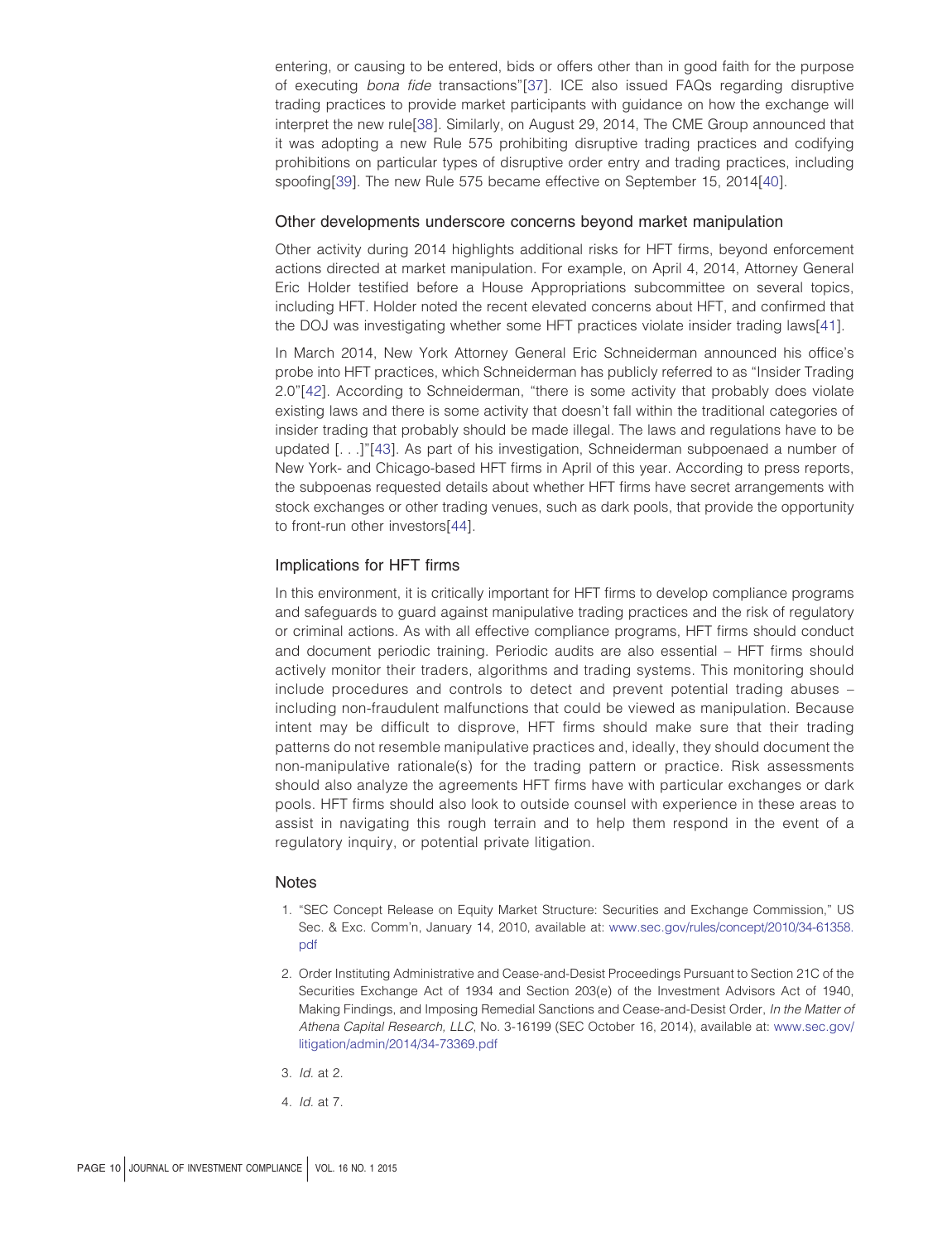- <span id="page-6-0"></span>5. *Id.* at 2.
- <span id="page-6-1"></span>6. *Id.* at 3.
- <span id="page-6-2"></span>7. Order Instituting Administrative Cease-and-Desist Proceedings Pursuant to Sections 15(b) and 21C of the Securities Exchange Act of 1934 and Section 9(b) of the Investment Company Act of 1940, Making Findings, and Imposing Remedial Sanctions and Cease-and-Desist Orders, *In the Matter of Visionary Trading LLC et al.*, No. 3-15823 (SEC April 4, 2014), available at: [www.sec.](http://www.sec.gov/litigation/admin/2014/34-71871.pdf) [gov/litigation/admin/2014/34-71871.pdf](http://www.sec.gov/litigation/admin/2014/34-71871.pdf)
- <span id="page-6-3"></span>8. Press Release 2014-67, *SEC Charges Owner of N.J.-Based Brokerage Firm with Manipulative Trading*, US Sec. & Exc. Comm'n, (April 4, 2014), available at: [www.sec.gov/News/PressRelease/](http://www.sec.gov/News/PressRelease/Detail/PressRelease/1370541406190%23.Uz7U8vldVg2) [Detail/PressRelease/1370541406190#.Uz7U8vldVg2](http://www.sec.gov/News/PressRelease/Detail/PressRelease/1370541406190%23.Uz7U8vldVg2)
- <span id="page-6-4"></span>9. Yin Wilczek, *SEC Decision to Seek Admissions Unilateral, Not Open to Negotiation, Head Enforcer Says*, Bloomberg BNA White Collar Crime Report (April 30, 2014).
- <span id="page-6-5"></span>10. Austin Gerig & David Michayluk, *Automated Liquidity Provision*, US Securities & Exchange Comm'n Division of Economic and Risk Analysis (December 1, 2014), available at: [www.sec.gov/](http://www.sec.gov/dera%23.VJnx-V4DJA) [dera#.VJnx-V4DJA;](http://www.sec.gov/dera%23.VJnx-V4DJA) Austin Gerig & Daniel Fricke, *Liquidity Risk, Speculative Trade, and the Optimal Latency of Financial Markets and Automated Liquidity Provision*, US Securities & Exchange Comm'n Division of Economic and Risk Analysis (December 1, 2014), available at: [www.sec.gov/dera#.VJnx-V4DJA;](http://www.sec.gov/dera%23.VJnx-V4DJA) *see also* Ed Beeson, *SEC Studies Say High Frequency Trading Has Benefits*, Law360 (Dec. 4, 2014), available at: [www.law360.com/articles/601661/sec-studies](http://www.law360.com/articles/601661/sec-studies-say-high-frequency-trading-has-benefits)[say-high-frequency-trading-has-benefits](http://www.law360.com/articles/601661/sec-studies-say-high-frequency-trading-has-benefits)
- <span id="page-6-6"></span>11. Press Release 2014-229, US Sec. & Exc. Comm'n, *SEC Charges New York-Based High Frequency Trading Firm With Fraudulent Trading To Manipulate Closing Prices* (October 16, 2014), available at: [www.sec.gov/News/PressRelease/Detail/PressRelease/1370543184457](http://www.sec.gov/News/PressRelease/Detail/PressRelease/1370543184457)
- <span id="page-6-7"></span>12. *Id.*
- <span id="page-6-8"></span>13. Mary Jo White, Chair, US Sec. & Exc. Comm'n, *Enhancing Our Equity Market Structure* (June 5, 2014), available at: [www.sec.gov/News/Speech/Detail/Speech/1370542004312](http://www.sec.gov/News/Speech/Detail/Speech/1370542004312)
- <span id="page-6-9"></span>14. Bradley Hope, *High-Frequency Trader Athena Capital Settles Stock-Manipulation Charges*, Wall St. J., October 16, 2014, available at: [http://online.wsj.com/articles/athena-capital-settles-stock](http://online.wsj.com/articles/athena-capital-settles-stock-manipulation-charges-with-sec-1413486055)[manipulation-charges-with-sec-1413486055](http://online.wsj.com/articles/athena-capital-settles-stock-manipulation-charges-with-sec-1413486055)
- <span id="page-6-10"></span>15. Pub. L. No. 111-203 § 747, 124 Stat. 1376, 1739 (2010) (the "Dodd-Frank Act") (codified at Commodity Exch. Act § 4c(a)(5)(C); 7 U.S.C. § 6c(a)(5)(C)).
- <span id="page-6-11"></span>16. Indictment, *United States v. Coscia*, No. 14-CR-00551 (N.D. Ill. October 1, 2014) available at: [https://ia801405.us.archive.org/1/items/gov.uscourts.ilnd.301298/gov.uscourts.ilnd.301298.1.0.](https://ia801405.us.archive.org/1/items/gov.uscourts.ilnd.301298/gov.uscourts.ilnd.301298.1.0.pdf) [pdf](https://ia801405.us.archive.org/1/items/gov.uscourts.ilnd.301298/gov.uscourts.ilnd.301298.1.0.pdf)
- <span id="page-6-12"></span>17. 7 U.S.C. § 6c(a)(5)(C).
- <span id="page-6-13"></span>18. Indictment, *supra* note 16.
- <span id="page-6-14"></span>19. *Id.*
- <span id="page-6-15"></span>20. *Id*.
- <span id="page-6-16"></span>21. Press Release, *High Frequency Trader indicted for Manipulating Commodities Futures Markets in First Federal Prosecution for Spoofing*, US Attorney's Office (October 2, 2014), available at: [www.](http://www.fbi.gov/chicago/press-releases/2014/high-frequency-trader-indicted-for-manipulating-commodities-futures-markets-in-first-federal-prosecution-for-spoofing) [fbi.gov/chicago/press-releases/2014/high-frequency-trader-indicted-for-manipulating](http://www.fbi.gov/chicago/press-releases/2014/high-frequency-trader-indicted-for-manipulating-commodities-futures-markets-in-first-federal-prosecution-for-spoofing)[commodities-futures-markets-in-first-federal-prosecution-for-spoofing](http://www.fbi.gov/chicago/press-releases/2014/high-frequency-trader-indicted-for-manipulating-commodities-futures-markets-in-first-federal-prosecution-for-spoofing)
- <span id="page-6-17"></span>22. *In the Matter of Panther Energy Trading LLC and Michael Coscia*, CFTC Docket No. 13-26 (July 22, 2013).
- <span id="page-6-18"></span>23 Release PR6649-13, *CFTC Orders Panther Energy Trading LLC and its Principal Michael J. Coscia to Pay \$2.8 Million and Bans Them from Trading for One Year, for Spoofing in Numerous Commodity Futures Contracts*, US Commodity Futures Trading Comm'n (July 22, 2013), available at: [www.](http://www.cftc.gov/PressRoom/PressReleases/pr6649-13) [cftc.gov/PressRoom/PressReleases/pr6649-13](http://www.cftc.gov/PressRoom/PressReleases/pr6649-13)